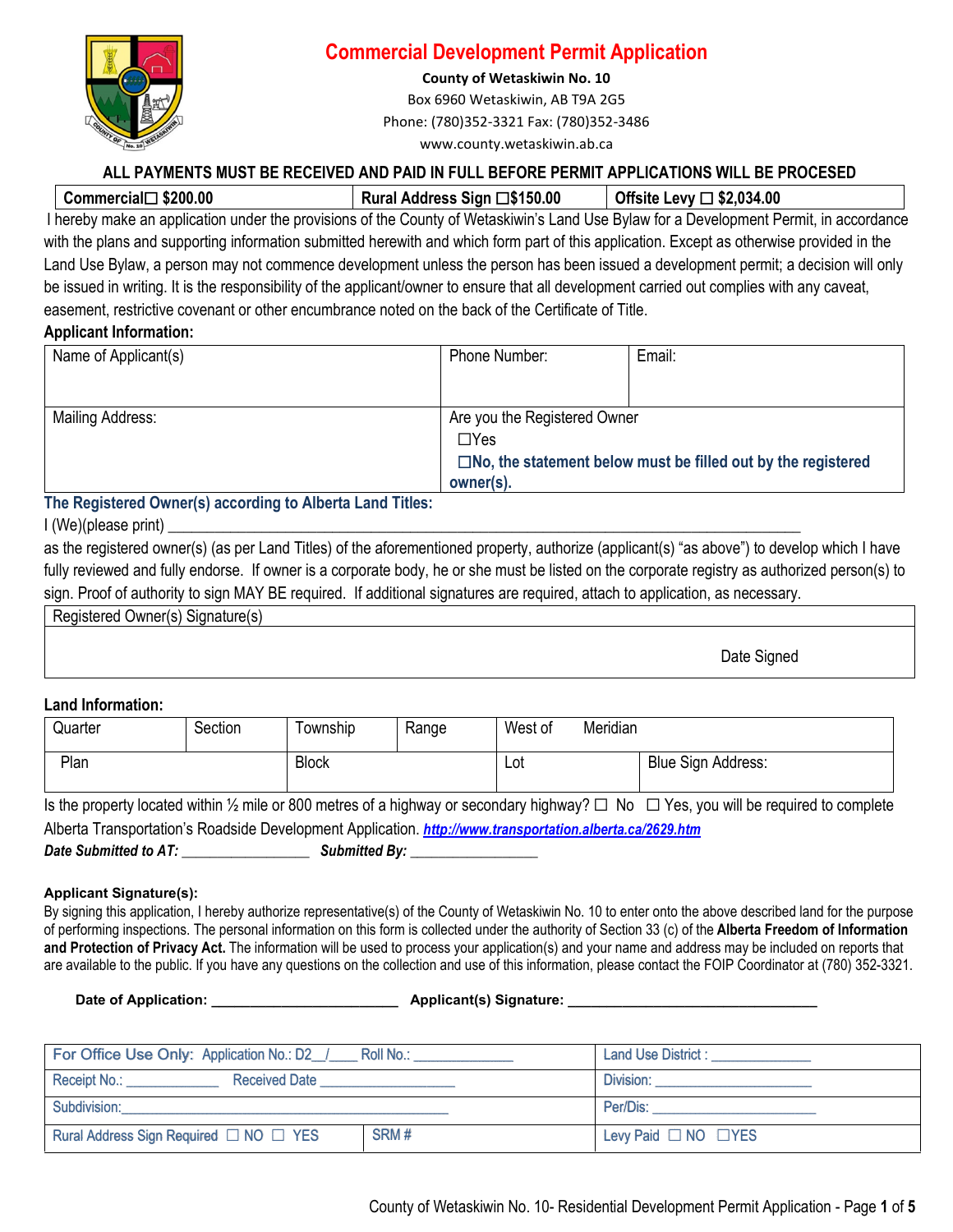# **PLEASE DESCRIBE THE FOLLOWING ABOUT THE PROPOSED BUSINESS:**

| Name of Business:                                                       |               |               |                                                                                                                        |                                                        |                                                                                    | Type of Business $\Box$ Home Business $\Box$ Commercial $\Box$ Mobile |                                                                 |                                                                                                                                           |                                                                   |  |  |
|-------------------------------------------------------------------------|---------------|---------------|------------------------------------------------------------------------------------------------------------------------|--------------------------------------------------------|------------------------------------------------------------------------------------|-----------------------------------------------------------------------|-----------------------------------------------------------------|-------------------------------------------------------------------------------------------------------------------------------------------|-------------------------------------------------------------------|--|--|
|                                                                         |               |               |                                                                                                                        |                                                        | existing building will be used                                                     |                                                                       |                                                                 | Indicate below which buildings on the property will be used for the Business. Indicate if the building will be new to the property, or an |                                                                   |  |  |
| PROPOSED DEVELOPMENT<br>$\square$ METRES<br>$\Box$ FEET                 |               |               |                                                                                                                        | <b>DIMENSIONS ARE IN</b>                               | <b>BUILDING TYPE</b>                                                               |                                                                       |                                                                 | <b>PLUMBING</b>                                                                                                                           | <b>KITCHEN</b><br><b>FACILITIES</b><br>$\square$ No $\square$ Yes |  |  |
|                                                                         |               |               | <b>LENGTH</b>                                                                                                          |                                                        |                                                                                    | □ Conventional Construction<br>□Moved in, describe type:              | $\square$ No<br>$\Box$ Yes, if so<br>please check that          |                                                                                                                                           |                                                                   |  |  |
|                                                                         |               |               | <b>WIDTH</b>                                                                                                           |                                                        | □Existing Building<br>$\Box$ Used:                                                 | $\Box$ New (Direct from factory)                                      | all apply<br>$\square$ Sink $\square$ Toilet<br>□Tap for Garden |                                                                                                                                           |                                                                   |  |  |
|                                                                         |               |               | <b>HEIGHT</b>                                                                                                          |                                                        | <b>Year built</b><br>*pictures must be provided for all<br>used buildings          |                                                                       |                                                                 | Hose <b>□</b> Other                                                                                                                       |                                                                   |  |  |
|                                                                         |               |               | <b>LENGTH</b>                                                                                                          |                                                        |                                                                                    | □ Conventional Construction<br>□Moved in, describe type:              | $\square$ No<br>$\Box$ Yes, if so<br>please check that          | $\square$ No $\square$ Yes                                                                                                                |                                                                   |  |  |
|                                                                         |               |               | <b>WIDTH</b>                                                                                                           |                                                        |                                                                                    | □Existing Building<br>$\Box$ New (Direct from factory)                |                                                                 |                                                                                                                                           |                                                                   |  |  |
|                                                                         |               |               | <b>HEIGHT</b>                                                                                                          |                                                        | $\Box$ Used:<br>Year built<br>used buildings                                       | *pictures must be provided for all                                    | □Tap for Garden<br>Hose <b>□</b> Other                          |                                                                                                                                           |                                                                   |  |  |
|                                                                         |               | <b>LENGTH</b> |                                                                                                                        |                                                        |                                                                                    | □ Conventional Construction<br>□Moved in, describe type:              | $\square$ No<br>$\Box$ Yes, if so<br>please check that          | $\square$ No $\square$ Yes                                                                                                                |                                                                   |  |  |
|                                                                         |               |               | <b>WIDTH</b>                                                                                                           |                                                        | □Existing Building                                                                 |                                                                       | all apply<br>$\Box$ Sink $\Box$ Toilet<br>□Tap for Garden       |                                                                                                                                           |                                                                   |  |  |
|                                                                         | <b>HEIGHT</b> |               | $\Box$ New (Direct from factory)<br>$\Box$ Used:<br>Year built<br>*pictures must be provided for all<br>used buildings |                                                        |                                                                                    |                                                                       | Hose <b>□</b> Other                                             |                                                                                                                                           |                                                                   |  |  |
|                                                                         |               |               | <b>LENGTH</b>                                                                                                          |                                                        | □ Conventional Construction<br>$\Box$ Moved in, describe type:                     |                                                                       |                                                                 | $\square$ No<br>$\Box$ Yes, if so<br>please check that                                                                                    | $\square$ No $\square$ Yes                                        |  |  |
|                                                                         |               | <b>WIDTH</b>  |                                                                                                                        | □Existing Building<br>$\Box$ New (Direct from factory) |                                                                                    |                                                                       | all apply<br>$\square$ Sink $\square$ Toilet<br>□Tap for Garden |                                                                                                                                           |                                                                   |  |  |
|                                                                         |               |               | <b>HEIGHT</b>                                                                                                          |                                                        | $\Box$ Used:<br>Year built<br>*pictures must be provided for all<br>used buildings |                                                                       |                                                                 | Hose <b>□</b> Other                                                                                                                       |                                                                   |  |  |
| <b>Estimated Cost of Project (for statistic</b><br>purpose only):<br>\$ |               |               |                                                                                                                        |                                                        |                                                                                    |                                                                       |                                                                 | <b>Estimated Date of Completion</b>                                                                                                       |                                                                   |  |  |
| <b>Hours of Operation:</b>                                              |               |               |                                                                                                                        |                                                        |                                                                                    |                                                                       |                                                                 |                                                                                                                                           |                                                                   |  |  |
| Open                                                                    | Monday        | Tuesday       |                                                                                                                        | Wednesday                                              | Thursday                                                                           | Friday                                                                | Saturday                                                        | Sunday                                                                                                                                    | Holidays                                                          |  |  |
| Closed                                                                  |               |               |                                                                                                                        |                                                        |                                                                                    |                                                                       |                                                                 |                                                                                                                                           |                                                                   |  |  |
|                                                                         |               |               |                                                                                                                        |                                                        |                                                                                    |                                                                       |                                                                 |                                                                                                                                           |                                                                   |  |  |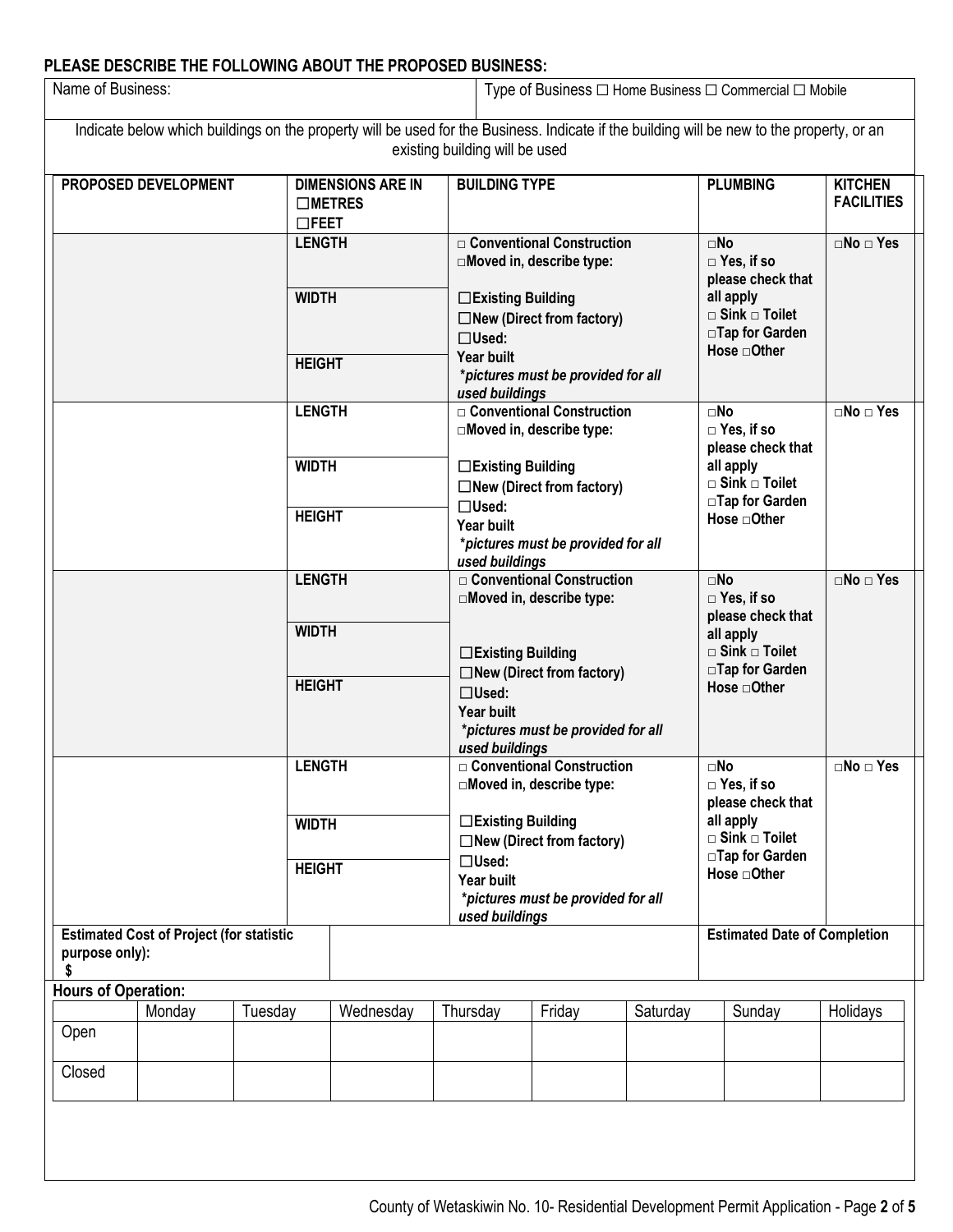Is the Business:

☐Year Round ☐Seasonal, if yes please describe:

Number of Employees (excludes occupant of Dwelling/Principal Owner):

What type of equipment will be used on your premises for your business (i.e. Computers, welding equipment, Bull dozer, gas tanks, tools, etc.)?

Will there be outside storage of materials? ☐No ☐ Yes, if yes where and indicate in detail on the site plan to be provided

Is there going to be excess noise created? ☐ No ☐Yes, if yes please describe:

Is there going to be Increased Traffic? ☐No ☐Yes, If yes please describe:

Is there sufficient parking on the lots for employees/clients/customers and delivery trucks? ☐No ☐ Yes, if yes Please indicated the number of Parking spaces & loading areas(s) on the site plan provided.

Estimated cost for Business (for statistic Purpose only): \$

In the space below please provide a detailed description of the nature of the business including: services provided, products manufactured, items repaired, and goods offered for sale. If there is insufficient space, please attach any additional pages needed.

#### **CONFINED FEEDING OPERATION:**

Is the proposed development within 800 metres (1/2 mile) of a CFO?  $\square$ No or  $\square$  If Yes, please read the following and sign below: I choose to build here knowing that I/we may suffer from smells, noise, flies, etc. from animals or manure; however, I realize that this is a farming area and that these nuisances are unavoidable if I choose to live here. I also understand that land cannot be subdivided if it is too close to a Confined Feeding Operation. Applicant Signature(s):

#### **SECONDARY DWELLING:**

Is this a secondary dwelling? □No or □ If Yes, please read the following and sign below:

If approved by the County, I understand that if I build a second residence on my land, the residence will not stand on a separate parcel. It will stand on the same parcel as the first house and as such, the 2 residences cannot be sold separately unless the parcel is subdivided and 2 separate lots are created. I further understand that I have no automatic right to have the land subdivided, and an application to subdivide may be refused if it conflicts with the regional plan or any County by-law. Applicant Signature(s):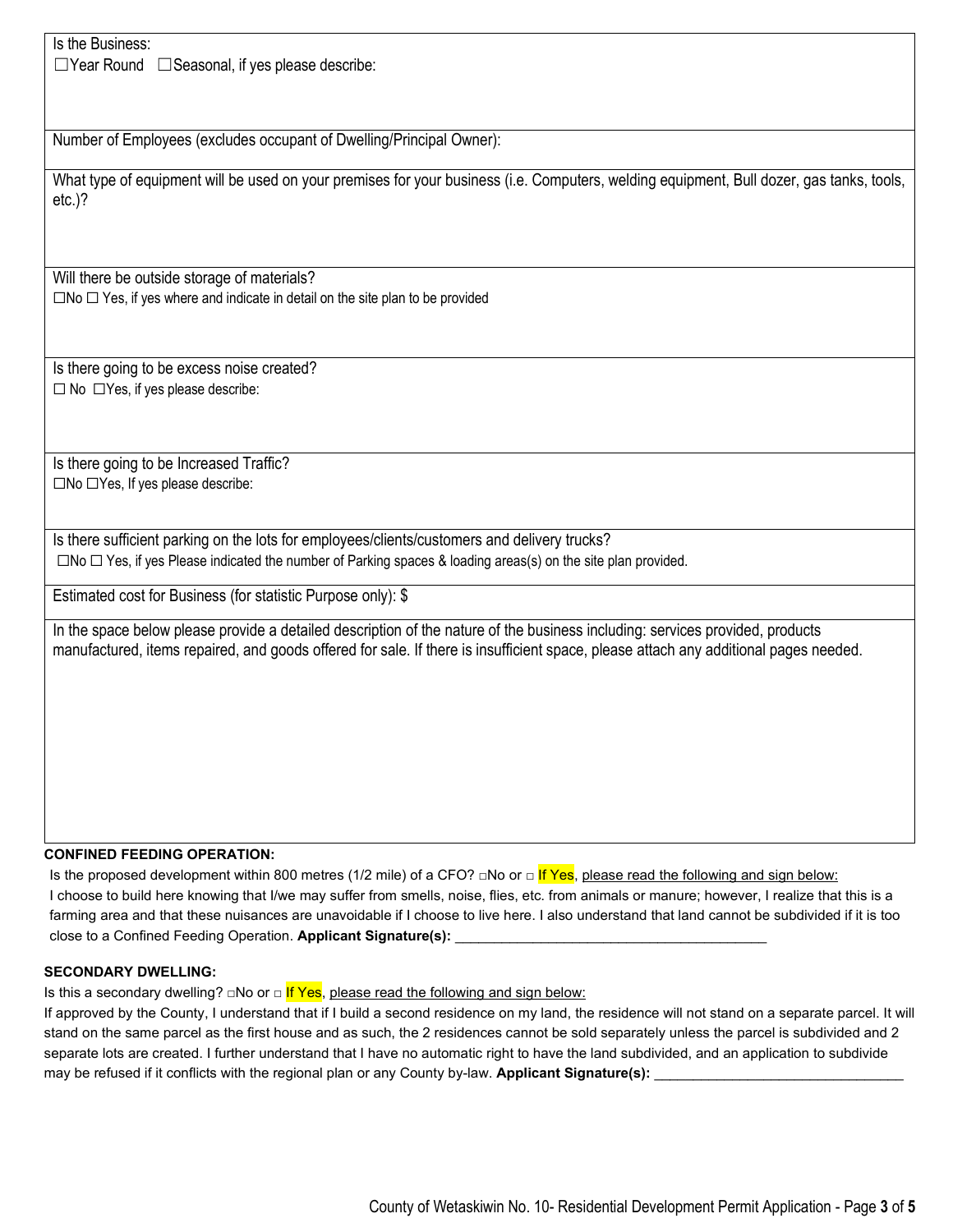### **SITE PLAN**



**The applicant must include any relevant information from the aforementioned list. The County is not responsible for any relevant information not provided by the applicant. Site Plans can be submitted on the space provided below or on a separate page.** 

**Alberta First Call must be done prior to permit issuance if oil and gas pipelines are on parcel of land where development is.** 

 **\*Please note that by including development/building(s) solely on a drawing that this may not preclude it from the development permit application process nor does it approve its use, and it may be required to be applied for unless it is exempted according to the County of Wetaskiwin's Land Use Bylaw or is under Section 643 of the MGA. A person may not commence any development unless the person has been issued a development permit in respect of it pursuant to the Land Use Bylaw.** 

The site plan may be drawn on this page or submitted on a separate page

| $\Box$ Property lines;                         | $\Box$ Label North on the Site Plan.                                                                    |  |  |  |  |  |
|------------------------------------------------|---------------------------------------------------------------------------------------------------------|--|--|--|--|--|
| $\Box$ Size of existing and proposed buildings | □ Label County Roads /Highways/Internal Subdivision Road(s) (RR/TWP/Hwy);                               |  |  |  |  |  |
| (include height of buildings);                 |                                                                                                         |  |  |  |  |  |
| $\Box$ Location of existing driveway or        | □ Measurements and Setbacks: Front yard/Side Yard/Rear yard from all proposed development to            |  |  |  |  |  |
| proposal for driveway.                         | ALL the property lines in metres or feet (please use one or the other not both), also indicate distance |  |  |  |  |  |
|                                                | from any pipelines that may be located on the property;                                                 |  |  |  |  |  |
| $\Box$ Rivers and bodies of water              | $\Box$ Bank breaks or valley ridges                                                                     |  |  |  |  |  |
| $\Box$ Parking Area                            | □ Any outdoor Storage Areas                                                                             |  |  |  |  |  |

### SITE PLAN MAY BE DRAWN HERE OR SUBMITTED ON A SEPARATE PAGE